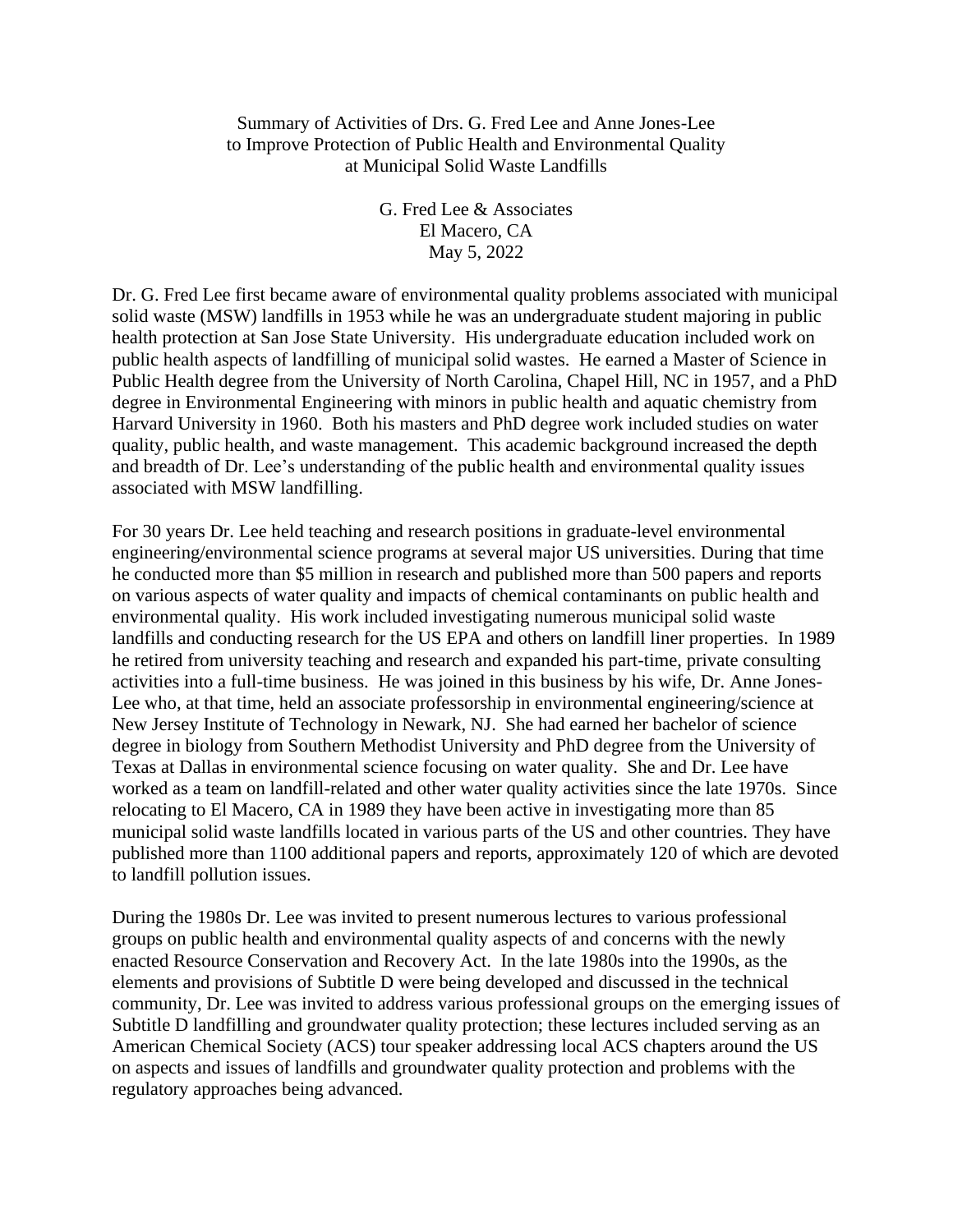In 1991, at about the time Subtitle D was adopted, Dr. Lee was invited to present one-day short courses on groundwater quality protection from MSW landfills to numerous professional audiences which he did over the ensuing years. In 1992 Drs. Lee and Jones-Lee developed the short course material into a technical review report entitled "Municipal Solid Waste Management in Lined, 'Dry Tomb' Landfills: A Technologically Flawed Approach for Protection of Groundwater Quality," (Lee and Jones, 1992); in it they summarized significant potential problems with Subtitle D landfilling with respect to protecting public health and the environment for as long as the wastes in the landfill will be a threat. Since that time Drs. Lee and Jones-Lee have continued to develop professional papers and reports addressing emerging issues, technical information and findings concerning deficiencies in Subtitle D landfilling for protecting public health and environmental quality, as well as issues that need to be addressed to improve protection from landfilled wastes. They have periodically updated their review to incorporate discussion of these new issues and findings; the most recent version of this report, "Evaluating Potential Impacts of Landfills & Landfill Pollution: Flawed Technology of Subtitle D Landfilling of Municipal Solid Waste," (Lee and Jones-Lee, 2021a) is available on their website at [http://www.gfredlee.com/Landfills/Landfill\_Pollution\_Impacts.pdf].

A major focus of Drs. Lee and Jones-Lee's activities has been providing guidance on improving public health and environmental quality protection from landfilling of municipal and other solid wastes. They have worked with a number of citizens' groups, public agencies, and others over the years to try to improve the technical quality of MSW regulations as well as of specific MSW landfills. These issues are discussed in their paper entitled, "Review and Update - Developing More Environmentally Protective MSW Landfills," (Lee and Jones-Lee, 2021b) that is available on their website at

[http://www.gfredlee.com/Landfills/Status\_Developing\_Protective\_MSW\_Landfills.pdf].

Additional information on Drs. G. Fred Lee and Anne Jones-Lee's experience and expertise in evaluating public health and environmental quality impacts of Subtitle D landfills is available on their website www.gfredlee.com, at http://www.gfredlee.com/Landfill\_Impacts.html.

## References

Lee, G. F. and Jones, R.A., "Municipal Solid Waste Management: Long-Term Public Health and Environmental Protection," University of California, Davis, Landfills and Groundwater Quality Short Course Materials, April (1991). http://www.gfredlee.com/Landfills/MSWMANAGT.pdf

Lee, G. F., and Jones-Lee, A., Lee, G. F. and Jones, R. A., "Municipal Solid Waste Management in Lined, 'Dry Tomb' Landfills: A Technologically Flawed Approach for Protection of Groundwater Quality," Report of G. Fred Lee & Associates, El Macero, CA, March (1992).

Lee, G. F., and Jones-Lee, A., "Evaluating Potential Impacts of Landfills & Landfill Pollution: Flawed Technology of Subtitle D Landfilling of Municipal Solid Waste," Report of G. Fred Lee & Associates, El Macero, CA, updated January (2021a). http://www.gfredlee.com/Landfills/Landfill\_Pollution\_Impacts.pdf